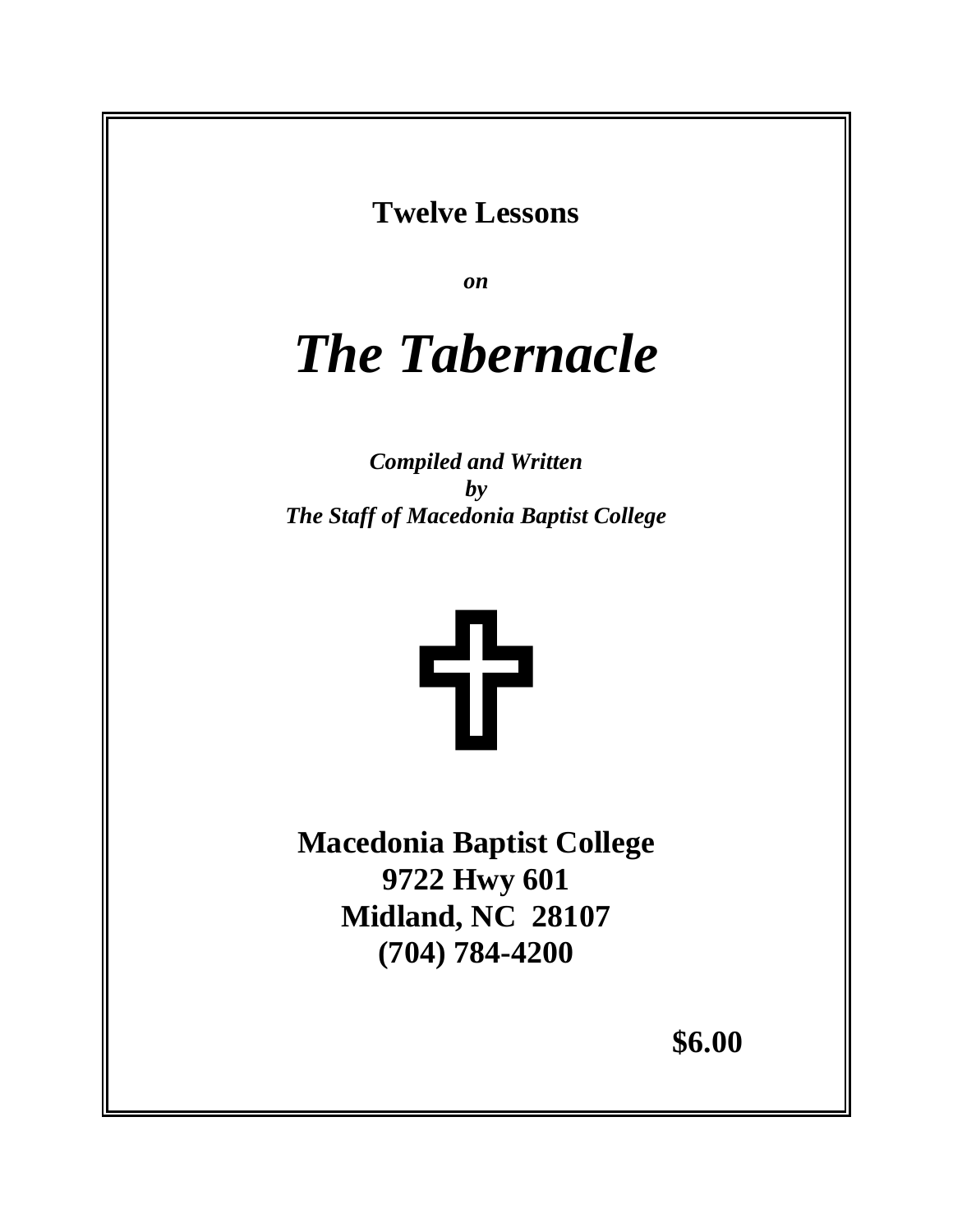# **CONTENTS**

No part of this book may be reproduced in any form without written permission from Macedonia Baptist College and Xaris, Inc.

XOPIS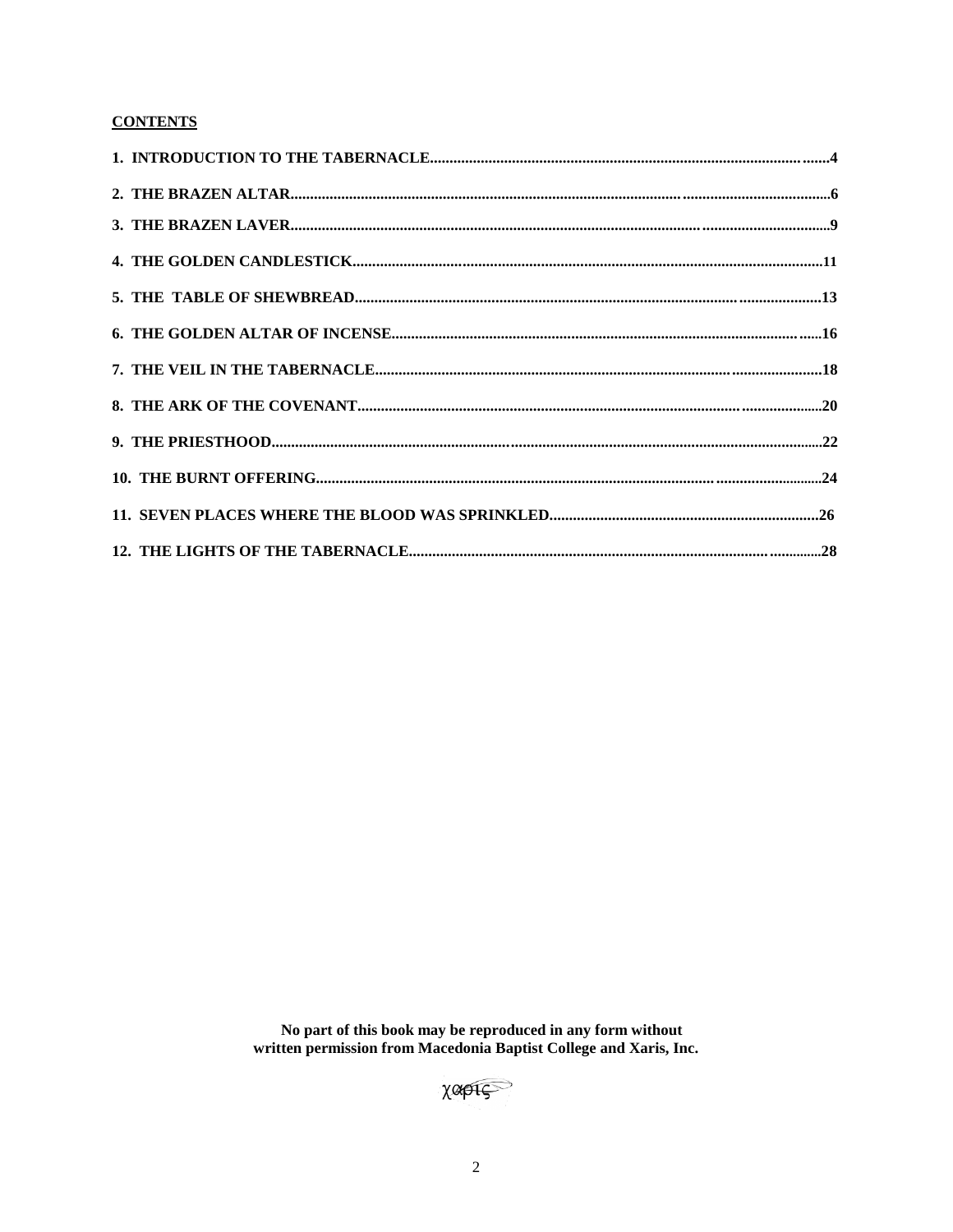#### **INTRODUCTION TO THE TABERNACLE – LESSON 1**

**Introduction:** The word "tabernacle" simply means "a tent, or covering." The Tabernacle was a temporary place "set apart" for the presence of Jehovah. In Exodus 25:8 God states *"Let them make me a sanctuary; that I may dwell among them."* So we see the immediate purpose of the Tabernacle was to provide a dwelling place for the presence of God while Israel journeyed from Egypt into Canaan.

The Tabernacle was primarily a place for worship. However, a closer study reveals a world of symbolic or typical truth, and this will be our approach. The best way to study the Bible is given in I Corinthians 2:13, *"Which things also we speak, not in the words which man's wisdom teacheth, but which the Holy Ghost teacheth; comparing spiritual things with spiritual."* We will compare many aspects of the Old Testament Tabernacle with New Testament truths. We will begin by introducing the purpose and plan of the Tabernacle.

#### **Lesson Goals:**

- 1. To study the divine purpose of the Tabernacle in relation to the nation of Israel, understanding the necessity of its construction and the effect of its ministry.
- 2. To illustrate the Tabernacle's preeminence in Jewish religious life.
- 3. To introduce the typology of the Tabernacle, revealing the picture it portrays of the Lord Jesus Christ and His ministry in redeeming all of mankind.

#### **Definitions of Important Terms and/or Phrases:**

- 1. Tabernacle A tent or covering; a temporary dwelling place
- 2. Shekinah The manifestation of the Divine presence; the glory or brilliance of God often represented in Scripture by a thunderous cloud, burning fire, or brilliant light.
- 3. Warrant A voucher; that which attests or proves.

#### **I. THE PURPOSE OF THE TABERNACLE**

# **A. Witness Of God's Person**

- **1. Revealing His Grace** The tabernacle was man's only way of approaching a holy and righteous God. It was God appearing to man in grace, and man approaching God in faith. God was not obligated in any way to establish relations with man. It was a provision of His mercy.
- **2. Revealing His Greatness** The colors of the tent reveal the deity and power of God. The strength of its structure, and value of the materials all represented God as the omnipotent ruler of Israel and the world. These will be studied in greater detail later.
- **3. Revealing His Glory** This was the dwelling place of the shekinah glory of God. The dark cloud revealed to Israel His beautiful glory, a witness of His presence.

## **B. Worship Of God's Presence**

 **1. His Presence Would Guide** – The Bible states in Ex. 40:33-34, *"So Moses finished the work..... Then a cloud covered the tent of the congregation, and the glory of the Lord filled the tabernacle."* From that day on, the shekinah glory of God allowed Israel to know that God would be with them wherever they would go. There was a cloud by day and the fire by night. Read Exodus 40:36. Israel knew it was time to move when the cloud was taken up.

## **2. His Presence Would Guard** – The Israelites took comfort in the fact that God had made a

 commitment to take care of His people. As long as the shekinah glory was in the camp, victory was sure! The cloud and the fire followed them throughout all their journeys. Read Exodus 40:38. It gave the nation confidence in overcoming their trouble.

#### **C. Warrant Of God's Purpose**

#### **1. Confirmation of a Redeemer**

- a. The Tabernacle stood as an object lesson to the Israelites for nearly five centuries.
- b. Every detail of its structure and content pointed to the coming of their Messiah, the Lord Jesus Christ.
- c. Every instruction given by God to Moses revealed to the Jew that God had not forgotten His promise of a coming Messiah.
- d. Every time a Jewish person looked at that structure, he was reminded that his redemption would one day be complete.
	- e. In John 1:14 we read, *"And the Word was made flesh, and dwelt* (tabernacled) *among us."* The Tabernacle was an actual visible dwelling place of God. Colossians 2:9 states, *"For in him dwelleth*